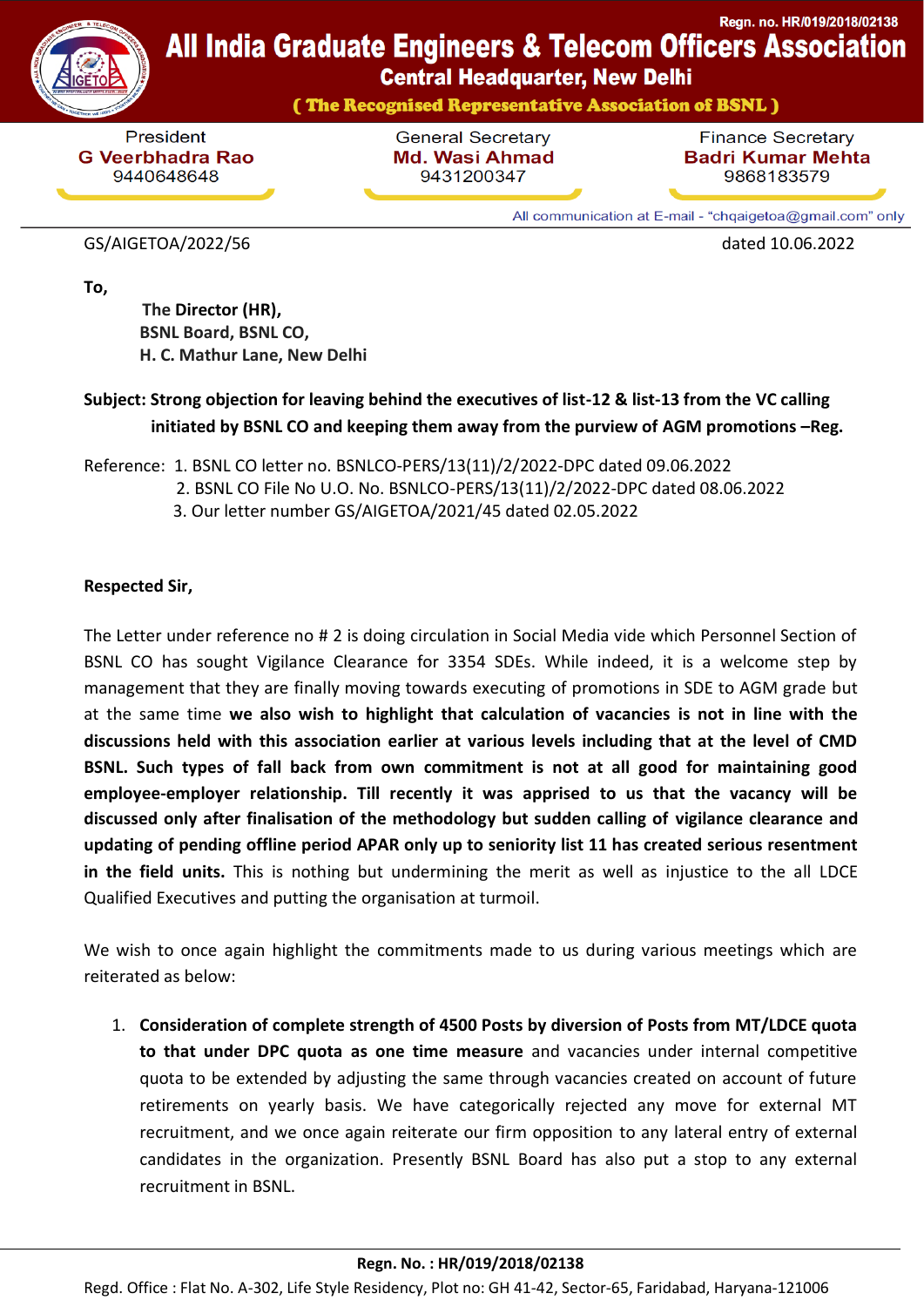- 2. **Consideration of vacancies arising out in AGM cadre due to DGM (Ad-Hoc/LA) by considering them as occupying the vacancies of regular DGMs and using them for DPC in SDE (T) to AGM (T) grade in line with the mechanism followed in JTO to SDE Promotions.** This will also enable smooth promotions for AGM to DGM Regular Grade.
- 3. **Review of sanctioned strength and creation of Posts in various cadres including AGM in view of the proposed merger and takeover of BBNL operations by BSNL and roll out of more than one Lakh 4G BTS as per the expansion plan.**
- 4. **Introduction of Stagnation Criteria in MS RRs as committed to this association vide management letter no BSNL/31-3/SR/2020 dated 02.03.2022 under minted point number 2(d), which will make these promotions time bound in case regular vacancies falls short. The association has demanded that the stagnation criteria in this case should be eight years.**

Vide our letter bearing GS/AIGETOA/2021/45 dated 02.05.2022, we have already highlighted the huge injustice which has been meted out to the competitive quota people of VY 2006-7, 2007-8 and 2008-9 **who despite being eligible for an earlier vacancy year have been placed in seniority list en-bloc junior to those selected for later year vacancies belonging to seniority cum fitness quota.** This happened because of one sided interpretation of Hon'ble Supreme Court Judgement in the S.K Dubey case and ignoring the basic provision of quota in the SDE RR 2002 **despite this association submitting the correct interpretation of the RRs as well as that of Hon'ble Supreme Court Judgement from a Hon'ble Retired Justice of Hon'ble Supreme Court.** In the ongoing DPC, if the Seniority List circulated by department is to be believed then the meritorious executives who qualified the LDCE exam against the vacancy year of 2006-07 and 2007-08 shall be getting promotions after the executives who were junior to them and qualified for the VY 2008-09 in the SCF Quota. **After eating away the seniority, if department promotes the executives who have qualified against the earlier vacancy years of 2006- 07 & 2007-08 through LDCE later than those qualified against later year vacancies through SCF, the injustice to these meritorious competitive quota executives becomes double. It will be pertinent to mention that many of the candidates under SCF quota are the candidates who failed the LDCE exams for VY 2006-7, 2007-8 etc and hence were ineligible for getting promotions earlier than the competitive quota people of 2006-7 and 2007-8 VYs.** 

**If the meritorious executives who qualified the fast track mode LDCE examination are pushed after those who could not qualify the exam, the very basic purpose of introducing the concept of meritocracy and fast track will be defeated and that too only because department failed to hold the exam and declare the results and promotion orders in time**. It was not the fault on the part of any executive. The lag happened entirely due to administrative reasons and so executive can't be forced to suffer. This not only delayed their promotions but they were also denied one increment on functional promotion.

**We also place our strong objection to the selective usage of DoP&T guidelines, whenever it suits the designs of management to deny the genuine dues of Executives. While department negated the applicability of DOP&T guidelines in case of VY based Seniority, at the same time, same DOP&T Guidelines were used to make one more modification in the Seniority List 12. This is needless to mention that every time candidates from competitive quota and youngsters of the organisation are**